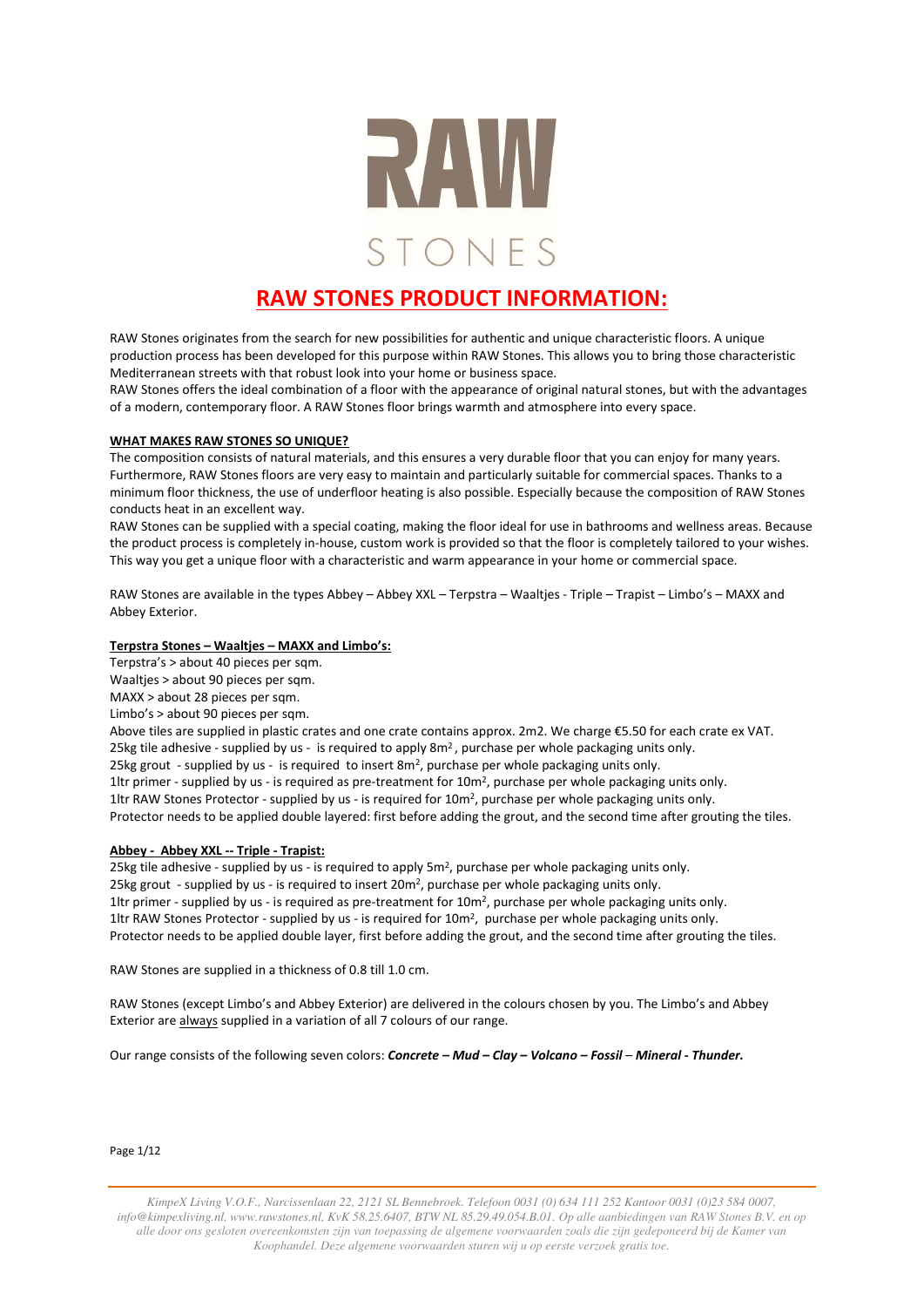

### • *Cutting loss:*

Terpstra - Waaltjes – MAXX and Limbo's have a standard cutting loss of 5%. Waaltjes laid in a herringbone pattern 10%. The cutting loss for the Abbey – Abbey XXL - Triple and Trapist this is 10%.

- *Delivery itself:* RAW Stones orders will only be accepted per whole square meters and Terpstra, Waaltjes, MAXX only per even square meters, minimum quantity per colour is 2m2 for these tiles. The Limbo's will only be supplied in a fixed colour mix, just like the Abbey Exterior.
- RAW Stones can never be held responsible for the (quality) of the sub floor that our tiles are processed on.
- Always hand over the RAW Stones checklist and floor heating protocol when placing an order. The latter is a guideline, we always advise to request the heating protocol from the supplier of the underfloor heating.
- More product information? Ask your dealer.

### *When an order is placed, please make sure you always hand over the RAW Stones checklist and floor heating protocol.*

RAW Stones is a cement bonded product supplemented with epoxies, colour pigments, fibre and other natural commodities. RAW Stones should be considered and treated as a natural stone. This means that it is a porous product and stains can occur. Cracks that might occur in your RAW Stones floor are in many cases caused by tension in the underfloor. In most cases this is the result of not following the processing steps properly. Examined cases so far have resulted in the outcome that most cracks appeared because the subfloor did not have sufficient time to dry or because the floor heating protocol was not carried out properly. Horizontal cracks are best prevented by placing decoupling membranes. The tiler will advise you while examining the floor. Cracks can be grouted and in the most extreme case the RAW Stone tile can be replaced. In the case of cracks that arise for whatever reason, we recommend that you always let 4 seasons pass before repairing them. Vertical cracks have often to do with tension in the subfloor and show up at constrictions. Consider, for example, the transition from the hall to living room. These cracks are very difficult prevent in advance, and even a tiler will confirm that it is nearly impossible to avoid any possible cracks due to tension in subfloors. The good news is thought, that in many occasions, cracks can be re-joined although in extreme cases the tile is best replaced. Possible lines that appear while mopping the floor, can be considered as normal. These lines disappear once the floor has dried. It is mainly because of the strength of the product, that small lines can appear. We offer a mineral product with a compact, and therefore very strong, internal structure that can cause crackle lines that only show themselves when mopping the floor

RAW Stones works exclusively with natural pigments, making colours more intense. RAW Stones can never be held liable for colour deviations resulting from the mineral, natural, compositions of its products.

### **Important, rating the subfloor**

To have an optimal final result, it is of great importance that the subfloor is in good condition. If there is a new poured floor, we advise to have the subfloor examined by the person/company responsible for this new floor. On arrival, we assume that your floor is suitable to start on. RAW Stones can never be held responsible for the subfloor that is laid on.

- New construction (substrate is in most cases screed floor). The drying process must be handled exactly as described. Guideline -> 1cm thickness needs a drying period of 1 week, with a minimum of 28 days. The 28 day drying period is specifically when the screed floor is 4cm or less. In case floor heating is present, you must carry out the heating protocol. Before placing a new poured floor we recommend to use a fibre reinforcement composition.
- Tile over tile. You need to use a correct type of primer to ensure a decent attachment.

Page 2/12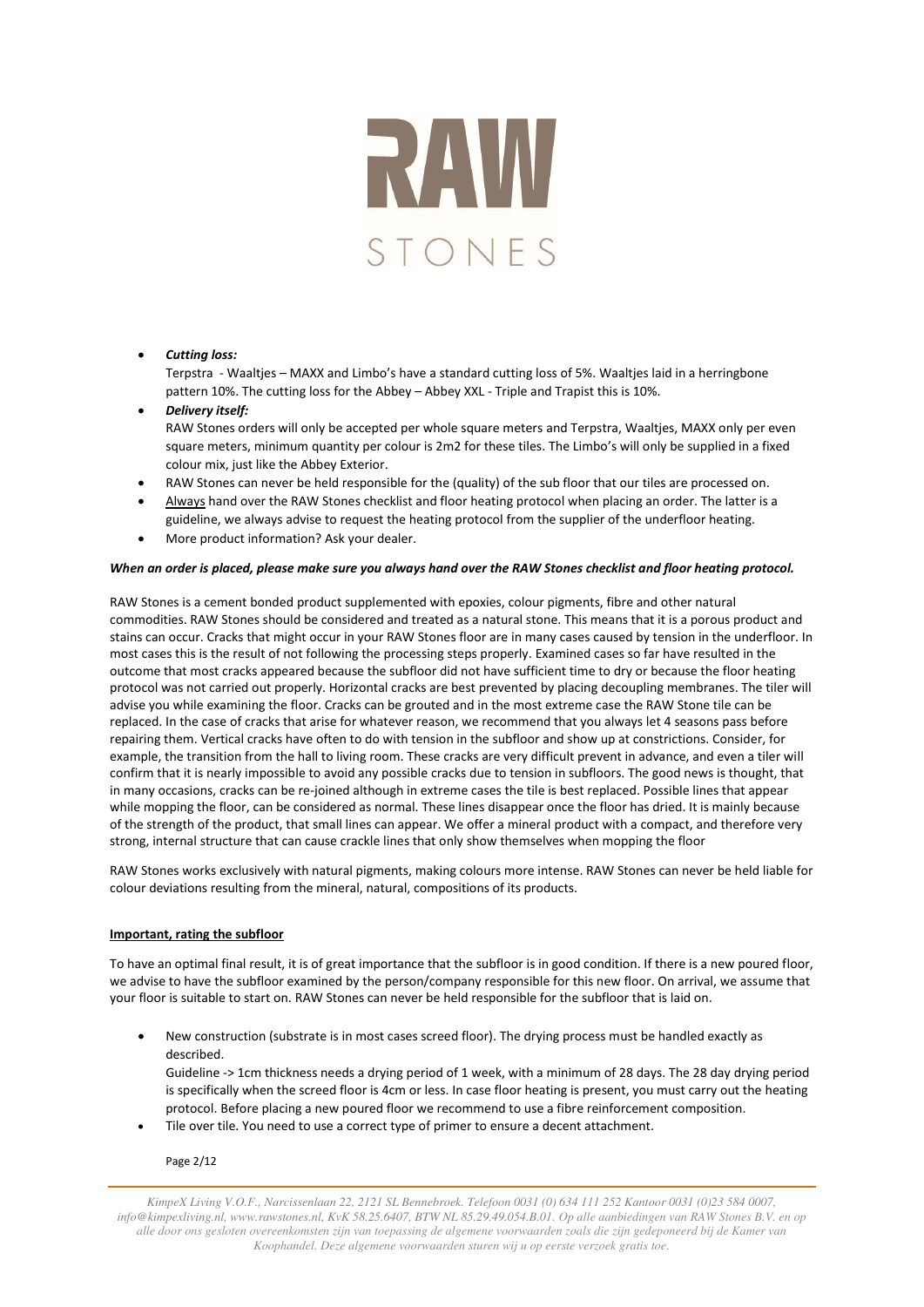

- **Processing materials:**
- **Tile adhesive**: based on substrate and space the right type of tile adhesive must be processed.
- **Grout**: the colour used is always silver grey.
- **Primer**: based on substrate and space, we supply a primer for both applications.
- **Protector**: Depending on the applicability of the area the correct type of protector / sealer will be advised.

# **CHECKLIST**

# *Our RAW Stones need a stable, vibration-free and clean surface that has hardened enough. Below mentioned points need specific attention:*

| $\bullet$ | What kind of subfloor are we dealing with?                                                                                                                                                         |                                                                                                                                                                                                                  |  |  |  |
|-----------|----------------------------------------------------------------------------------------------------------------------------------------------------------------------------------------------------|------------------------------------------------------------------------------------------------------------------------------------------------------------------------------------------------------------------|--|--|--|
|           | [ ] Existing cement screed floor                                                                                                                                                                   | [ ] New cement screed floor                                                                                                                                                                                      |  |  |  |
|           | [ ] Existing (tile) floor                                                                                                                                                                          | [] Other, namely $\ldots \ldots \ldots \ldots \ldots \ldots$                                                                                                                                                     |  |  |  |
| $\bullet$ | What is the composition of the surface (only applicable for new subfloors). Be aware, RAW Stones cannot be held<br>responsible for the (quality) of any subfloor on which our tiles are processed. |                                                                                                                                                                                                                  |  |  |  |
|           | [ ] Sand cement screed with fibre reinforced cement (is preferred)                                                                                                                                 |                                                                                                                                                                                                                  |  |  |  |
|           | [] Other type of reinforced products                                                                                                                                                               |                                                                                                                                                                                                                  |  |  |  |
|           |                                                                                                                                                                                                    |                                                                                                                                                                                                                  |  |  |  |
| $\bullet$ | Are there any expansion joints in the subfloor? Expansion joints are often made in transitions from new to                                                                                         |                                                                                                                                                                                                                  |  |  |  |
|           |                                                                                                                                                                                                    | old(er) cement subfloors or on larger surfaces and especially to cope with workings in a subfloor.                                                                                                               |  |  |  |
|           | [ ] Yes                                                                                                                                                                                            | $\lceil$   No                                                                                                                                                                                                    |  |  |  |
| $\bullet$ | Is there already floor heating present (we kindly refer to our heating up protocol)                                                                                                                |                                                                                                                                                                                                                  |  |  |  |
|           | $[$ ] Yes                                                                                                                                                                                          | $\lceil$   No                                                                                                                                                                                                    |  |  |  |
| $\bullet$ | In case there is a new cement floor present:                                                                                                                                                       |                                                                                                                                                                                                                  |  |  |  |
|           | - When was the floor installed?                                                                                                                                                                    |                                                                                                                                                                                                                  |  |  |  |
|           | - How many centimetres (in height) has been applied?                                                                                                                                               |                                                                                                                                                                                                                  |  |  |  |
|           | This in connection to the minimum drying period of 1 cm a week with a cement floor of more than 4 cm                                                                                               |                                                                                                                                                                                                                  |  |  |  |
|           |                                                                                                                                                                                                    | thickness. Below a thickness of 4 cm the floor needs at least 28 days to dry. RAW Stones can only be applied<br>on a cement surface with a remaining moisture percentage of at least 1.5%. Anhydrite < $0.5\%$ . |  |  |  |
| $\bullet$ | Is there any floor heating present? (we kindly refer to our heating protocol).                                                                                                                     |                                                                                                                                                                                                                  |  |  |  |
|           | [ ] Yes                                                                                                                                                                                            | [ ] No                                                                                                                                                                                                           |  |  |  |
|           |                                                                                                                                                                                                    | - In case new floor heating has been applied, has this already been heated and cooled down a couple of times?                                                                                                    |  |  |  |
|           | (we kindly refer to our heating protocol).                                                                                                                                                         |                                                                                                                                                                                                                  |  |  |  |
|           | [ ] Yes                                                                                                                                                                                            | $[ ]$ No                                                                                                                                                                                                         |  |  |  |
|           |                                                                                                                                                                                                    |                                                                                                                                                                                                                  |  |  |  |
|           |                                                                                                                                                                                                    | - A heating protocol must be completed at least 1x, but preferably several times before the floor is processed.                                                                                                  |  |  |  |
| $\bullet$ |                                                                                                                                                                                                    | When delivering your order, are there any kind of obstacles the transporter need to be aware of, such as for                                                                                                     |  |  |  |
|           |                                                                                                                                                                                                    | example a dirt road? Can your order be delivered without any barriers and on the ground floor?                                                                                                                   |  |  |  |
|           |                                                                                                                                                                                                    |                                                                                                                                                                                                                  |  |  |  |
|           | Page 3/12                                                                                                                                                                                          |                                                                                                                                                                                                                  |  |  |  |
|           |                                                                                                                                                                                                    |                                                                                                                                                                                                                  |  |  |  |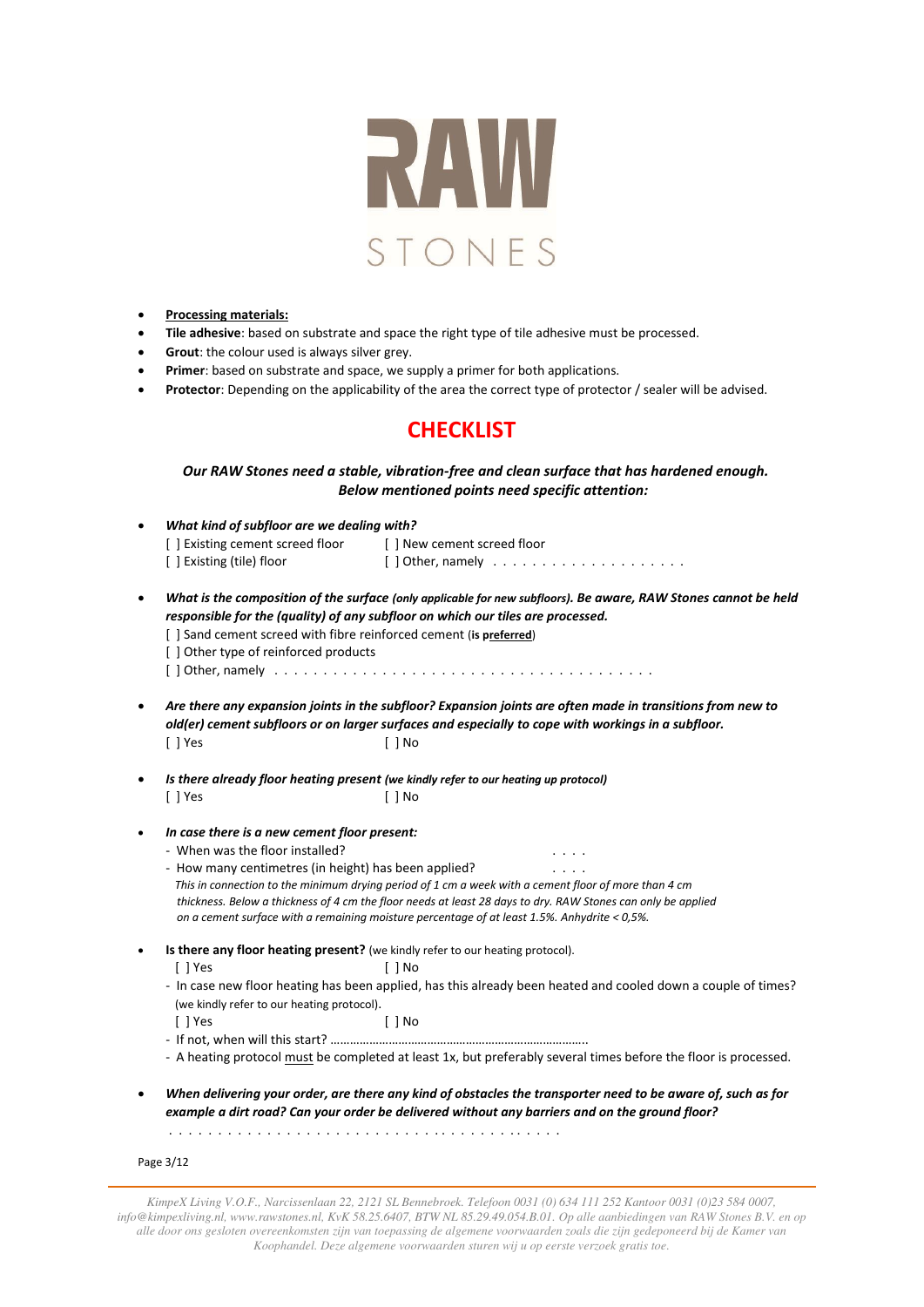

*Can your order be unloaded by a lorry, making use of a simple pallet jack*  [ ] Yes [ ] No

- *Is your order being delivered on the ground floor?* [ ] Yes [ ] No
- *In case the tiles are connected to another floor in the room, you will need a height of at least 12mm to place the tiles and tile adhesive.*
- *The tiles MUST be stored dry, covered and frost free after delivery. Covered means that the tiles must be placed inside, and this of course also applies to the delivered material. In damp and cold periods, preferably 48 hrs, but at least 24 hrs before processing, the tiles must be placed inside in a heated room, ideally the room where they will be processed with some space between them, so that they can breathe and moisture can evaporate as much as possible. The packaging must be removed after the tiles have been delivered, and the tiles should be taken out of the crate (vertically lifted!) and placed inside. As mentioned before, the tiles must be able to breathe. This does not apply for your smaller tiles, such as the Terpstra, Waaltjes or MAXX.*
- *If our tiles are installed on an existing tile floor, it is very important that these tiles are intact and fixed. You can check this by tapping on the existing tile floor. Should there be tiles that sound hollow or tinny, there is no good adhesion and thus a problem that needs to be solved first. This means that the existing tile floor must be properly restored first, in order to create a decent, stable subfloor to proceed our tiles on.*
- *Please supply this checklist always together with the floor heating protocol to your builder, in case you have one involved in the building process. RAW Stones can never be held responsible for the quality of the subfloor the tiles need to be placed on.*
- *If there is a floor heating we certainly recommend to get in touch with your supplier / installer, so that they can provide you the heating protocol that suits your type of floor heating. The protocol we supply is just a 'standard' guideline that is not necessarily correct for your floor heating.*

# **PROTOCOL FLOOR HEATING**

The protocol below is a guideline, we always recommend requesting the heating protocol from the supplier of the underfloor heating. This protocol can be followed at least once after an average of 28 days after laying the subfloor before the RAW Stones are going to be laid on it. There should preferably be 2 days between heating and cooling keeping the temperature at 40°C during these 2 days. The protocol can then be continued according to the steps below.

### *This protocol applies to the following situations:*

- When there is an existing floor heating with tiles on it, the RAW Stones then go over the existing tiles.
- When there is only an existing floor heating without tiles on it but where there is a newly poured underfloor (the RAW Stones go over it immediately).
- When there is a new underfloor with underfloor heating.
- Once the floor has been laid, the firing up protocol must be repeated after 28 days. This applies to EVERY situation, so even when there is an existing floor heating system on which our tiles are laid. It goes without saying that this firing up protocol also takes at least 28 days.

Page 4/12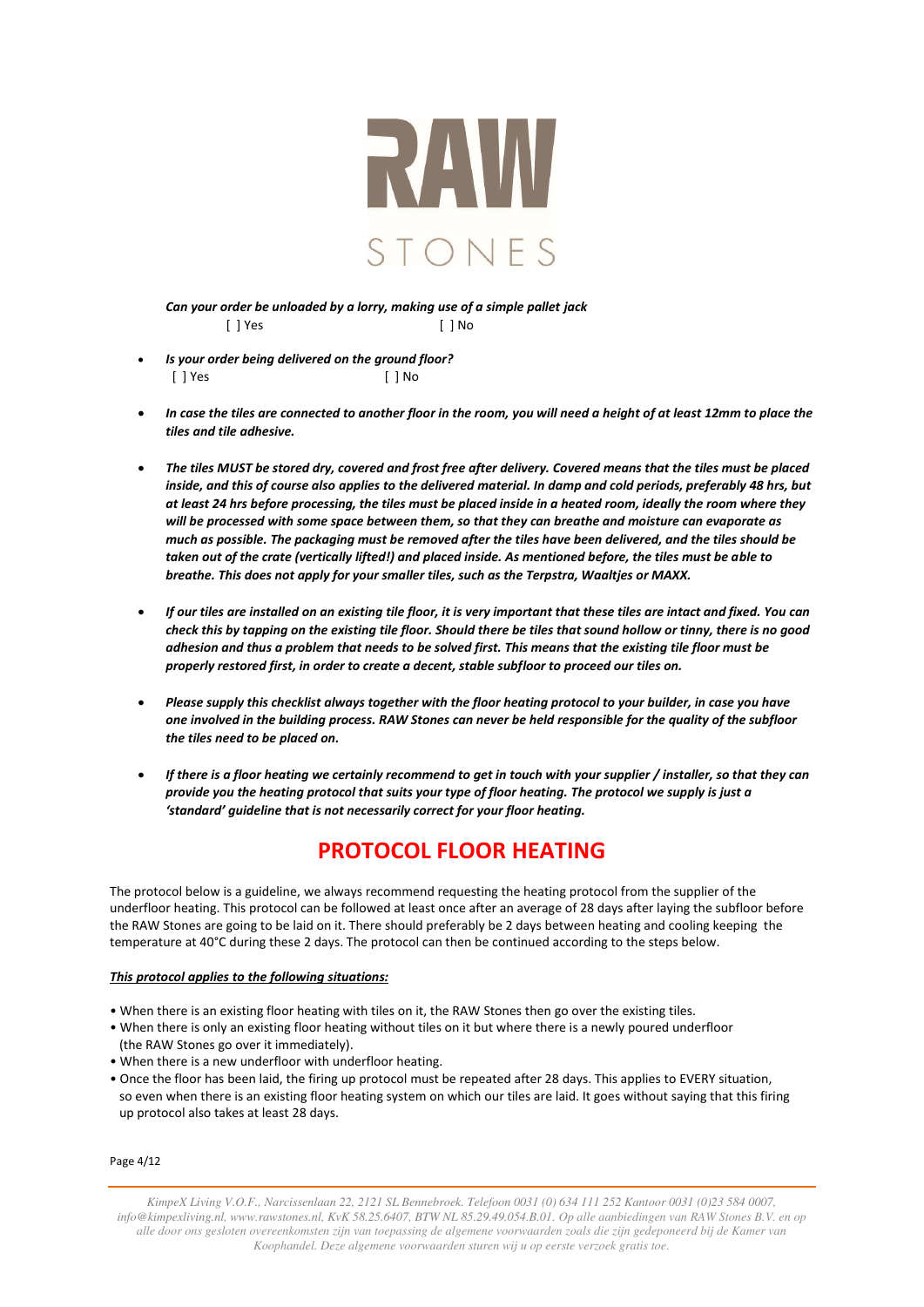

#### **PROCESSING PROTOCOL:**

Example cycle, based on 15 °C ambient temperature for the protocol to be used.

#### **PAY ATTENTION:**

Place a thermometer on the floor where the firing and cooling protocol is started, so that the surface temperature of the floor can be closely monitored. If the surface of the screed has reached a temperature of 31 °C, the water temperature should NOT be raised further and the cooling cycle must be started immediately.

#### **HEATING UP PROTOCOL:**

day 1: water temperature 20 °C day 2: 25 °C day 3: 30 °C day 4: 35 °C day 5: 40 °C day 6: 40 °C

#### **COOLING PROTOCOL:**

day 7: 35 °C day 8: 30 °C day 9: 25 °C day 10: 20 °C day 11: repeat or end

Preferably restart the procedure and repeat it several times. If - given the available time - this is not possible, then start using the installation. The floor heating can be put back into operation at least four weeks after the RAW Stones have been installed. This firing up and cooling down protocol should preferably be carried out several times before a floor covering or finishing (plastic floor, tiles, tiles, parquet, laminate, marmoleum, etc.) is applied.

Under floor heating in this firing and cooling protocol is understood to mean a hot water pipe that is included in a floor. The floor must be at least 25mm thick above the water pipe.

**IMPORTANT:** this protocol is a guideline. Always inquire with the supplier of your underfloor heating about their heating protocol.

In screeds that have underfloor heating, cracks can occur due to thermal changes in length. To limit that risk as much as possible, it is necessary to bring the floor heating up to temperature slowly and regularly. It is advisable to use the firing and cooling protocol below for this.

A heating and cooling protocol for underfloor heating is based on the water temperature of the heating installation and not on any thermostat temperature in the room concerned. It is wise to continue the process until the water has reached a temperature of 40°C at most. Generally speaking, the water may not become warmer than a maximum of 40°C. Installation companies sometimes indicate 55°C as the maximum temperature. However, this results in a considerably

increased risk of cracks and detachment. If it is not necessary to maintain 55°C, it is advisable to adjust the firing protocol to 40°C. Certainly not higher than 55°C. The risk of damage increases enormously!

It is also important that the screed is approximately at final strength. This means that cement-bound screeds are preferably not heated within *28 days*. For calcium sulphate bonded screeds, this may happen a little earlier, depending on the mortar quality. Calcium sulphate has a higher internal flexural strength.

How much earlier is difficult to indicate and is entirely dependent on the circumstances under which the floor is dried. As a rule of thumb, the calcium sulphate floor must not contain more than 3% moisture by weight. This must be determined with a calcium carbide meter*. Please note*, there must be a maximum residual moisture percentage of <1.5% in cement screed floors. For calcium sulphate subfloors this is <0.5%.

Page 5/12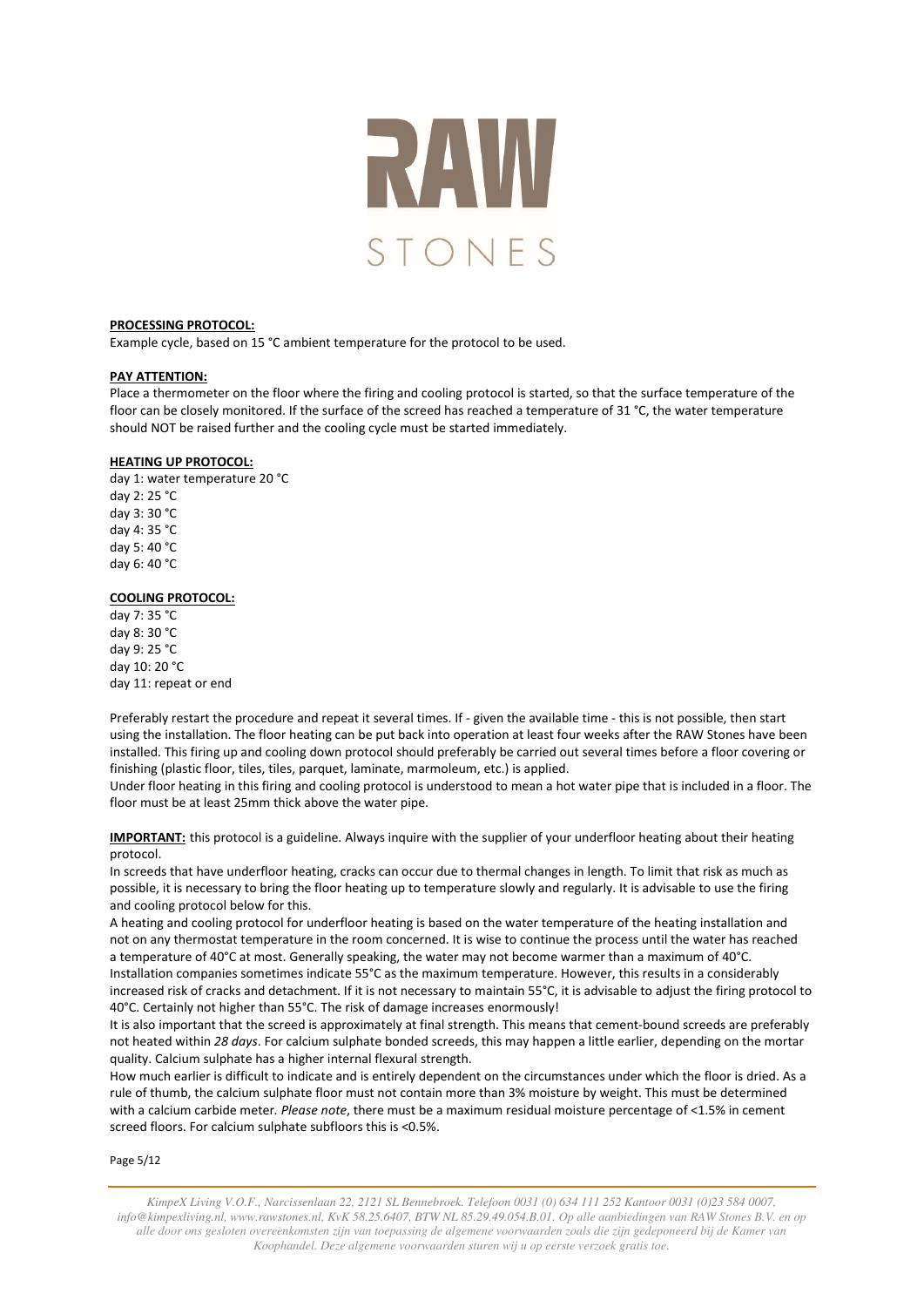

#### **Note:**

Cracks usually do not occur in the warm-up phase but in the cool-down phase. This phase is therefore actually more important than the heating phase, so the right pace must also be maintained when cooling down. Please note that RAW Stones is never responsible for the (quality) of the subfloor on which our tiles are applied.

#### **THE FIRING UP AND COOLING DOWN PROTOCOL:**

- Start with a water temperature that is 5°C higher than the ambient temperature of the relevant room. The water temperature must be read on the heating system.
- Increase the water temperature by 5°C every 24 hours (or longer), until the practically maximum water temperature of 40°C has been reached (see comments above).
- Keep the maximum water temperature stable at 40°C for at least 48 hours.
- Then lower the water temperature by 5°C every 24 hours, until the starting temperature is reached again. More and more often it happens that a floor heating system can also cool. With such a system it is important (especially in the summer at high temperatures) that the cooling cycle is continued until the minimum temperature on the heating and cooling unit is 15°C.
- If sufficient time is available, repeat this cycle several times.
- It is advisable to provide this firing / cooling protocol to the end user / consumer for the benefit of normal use after delivery. The firing up and cooling down protocol must also be after long term standstill of the underfloor heating.
- After the entire RAW Stones floor has been laid, you should certainly wait 4 weeks before switching on the floor heating.
- Please shut down the floor heating at least 48 hours before start placing the tiles. During the placing process also keep the floor heating down.

# **Laying instruction RAW STONES**

### **Deliver and unpack of your RAW Stones**

Once the RAW Stones are delivered at your place, the tiles must be stored dry, covered and frost-free after delivery. This, of course, also applies for the delivered material such as grout, adhesive, primer etc. The packaging must be removed after delivery and the tiles must be placed inside against the wall by size with some space between them as the larger tiles must be able to breathe. This does not apply for the Waaltjes, Terpstra or MAXX tiles, as these are small sized tiles.

In extreme weather conditions, you should place both the tiles, with material, in a heated room, preferably 48 hours, but at least 24 hours before you unpack and start laying the floor, so that everything can acclimatize. Once you start laying your RAW Stones floor, you can check the tiles before processing them for any specific damages. We always supply extra tiles, since transport can cause light damages. In the event you see any damaged tiles, you can use them perfectly for cutting pieces.

Before you, or your tile layer, will start laying the RAW Stones floor, we advise to mix the tiles and sizes with each other. By mixing the tiles from different crates you are ensured of a good spreading of the colour nuances. When you spread the RAW Stones decently, you are ensured of the best result. Be aware, always grab the tiles a little above the centre between your thumb and fingers and ensure you lift the tiles upright.

Page 6/12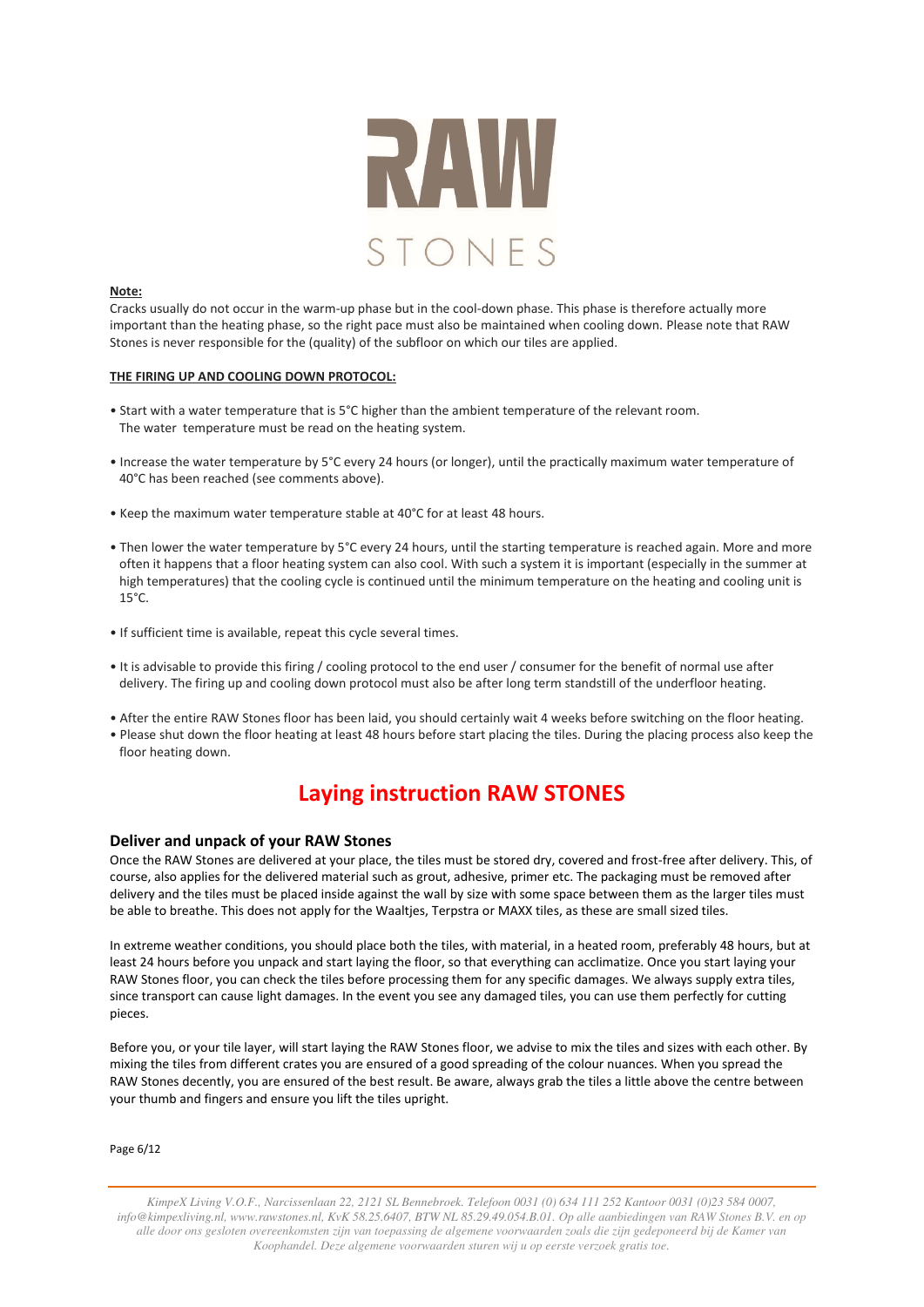

## **Basic principles to lay RAW Stones**

Before you start laying the RAW Stones floor, it is of great importance to clean the subfloor first. The subfloor needs to be clean, flat, stable, vibration free and absolutely sufficiently cured. In case of present floor heating, it is very important that it is turned off at least 48 hours before you start laying the floor. During the placing process also keep the floor heating down. Please ensure that everything is carried out in an optimal way, to avoid problems that could have been easily avoided. Please read carefully through our firing protocol before you start laying and ensure that all steps have been carried out as described.

When you, or your tile layer start laying the RAW Stones, it is of great importance to start only once you are ensured you are well prepared with the needed products / tools. It is important that the instructions on the delivered materials are carefully read before processing the floor in order to achieve a good result.

We supply the Botament D1 Speed primer as standard, this primer is a fast, multifunctional primer for the pre-treatment of absorbent and non-absorbent surfaces before applying the tile adhesive, but also fillers, plasters or paint inside and outside.

# **Placing the RAW Stones in the tile adhesive**

Because RAW Stones only have a thickness of 0.8 – 1.0cm, and are as much as possible produced in equal thicknesses, they are excellent for bonding. The benefit is that you relatively don't need much height, because the tile adhesive under the RAW Stones is only a couple of millimetres (total thickness with tile approx. 1.2 - 1.3mm)

To apply the RAW Stones, we work with different tile adhesive thicknesses and thus glue combs. For completeness we give you an overview to show you what type of glue comb is used for what type of RAW Stone.

Depending on the substrate, the tiler must choose the hand glue-spreader to use. 15mm is most common for the ABBEY / TRIPLE / TRAPIST. Depending on the substrate, the tiler must choose the hand glue-spreader to use. 6-8mm is most common for the TERPSTRA / WAALTJES / MAXX and LIMBO tiles.

We also recommend that with the Abbey /Triple/ Trapist, both the substrate and tile are provided with glue, the so called 'buttering – floating' method.

With a double gluing (floating – buttering), the mortar adhesive is first spread on the surface / floor (floating) and then applied with a flat trowel or glue spreader on the backside of the tile (buttering – with a thickness of 3mm). Make sure that no film will form on the adhesive, due to rapid drying. That is, process quickly enough if applied. Finally, but just as important, press the tile firmly from the centre to the edges. This ensures that air between tile and adhesive can escape. Then, don't forget to press the corners of the tile itself to ensure sufficient adhesion. It is very important, that the glue strokes are all in the same direction, as this allows the air to escape from the tile while pressing it and isn't blocked.

The Botament M29 SPEED tile adhesive must be made smoothly and ripen for 5 minutes and make sure you mix well again before applying. This is also clearly described on the instructions on the adhesive packaging. When installing, keep in mind that a floor must be able to lose its tension, and thus should be laid completely free from the walls. The seams can be filled afterwards with a sealant to absorb any effect.

# **Dilatation**

In case there is a dilatation in the subfloor ( separation between building components to cope with the workings), this should be continued in the tile adhesive, and certainly in the RAW Stones floor as well. In short, dilatations may not be closed by tile adhesive or tiles itself. Also with transitions from floor to wall, there should be kept a separation of 5 till 10mm. This space can easily be made by placing a foam strip of 100x5mm (height x thickness). Recommended is to divide to surface as much as possible in squares or otherwise rectangles. Do this in courses of max. 50m2 with interior floors. The ratio between length and width should never be larger than 1:2 with a maximal field length of 8 m1.

Page 7/12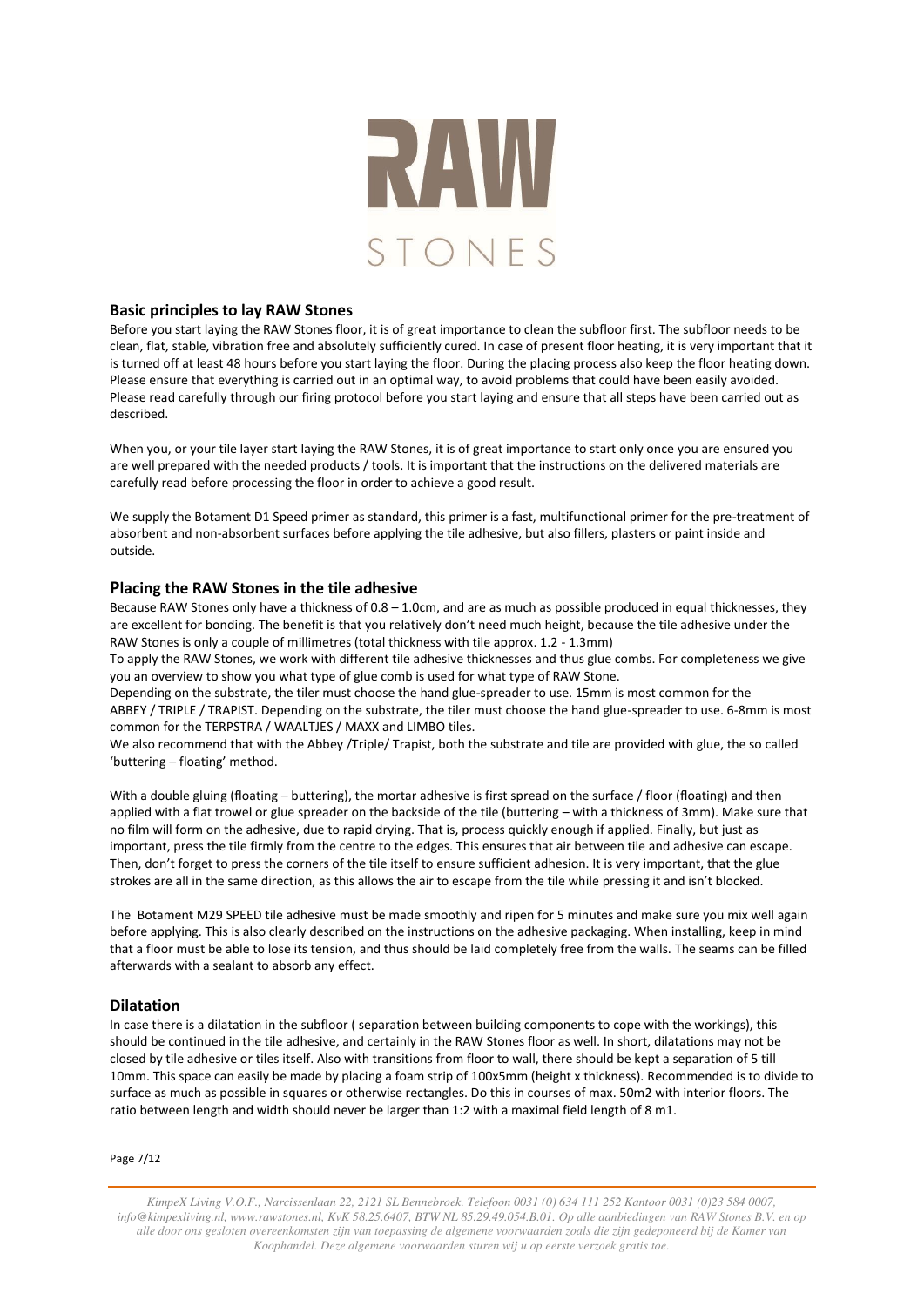

### **Are you going to build new?**

When you get a new construction project carried out, and you can choose for a specific type of subfloor, we advise to opt for a fibre-reinforcing cement. In addition, we recommend a double reinforcement mesh under the cement screed, as well as an intermediate layer of the cement screed. For the upper reinforcement mesh, always ensure that there is an overlap of at least 2 meshes. The height of the final RAW Stones will be 12-13mm including tile adhesive.

Take into account a minimal drying time of 1 week per 1 cm thickness of a freshly poured cements screed. In short, when your cement screed has a thickness of 6cm, it needs at least 6 weeks drying time before the RAW Stones floor can be placed. Is the thickness of the floor less than 4 cm a drying time of at least 28 days must be observed. In the case that floor heating is present, the firing protocol can be started after 4 weeks.

Read carefully through the firing protocol before you start and start well in time before the tiler comes. In the winter, carrying out a firing protocol naturally requires considerably more time than in the summer due to the low outside temperature and higher humidity. Following the firing protocol is extremely important to prevent any cracking of both the subfloor and tile floor as much as possible in the future.

### **Grouting the RAW Stones**

RAW Stones need to be carefully joined with grout. Applying the grout, but especially removing the grout takes attention, reason why we advise to wash in the RAW Stones floor constantly per 2-3 m2. Please note that you make small portions of grout and make use of a grout float. Sponge the tiles after the grout starts to stiffen, making use of a sponge float and use clean water regularly. PAY ATTENTION, RAW Stones floors have a so called 'open structure' because it is a mineral product, and therefore absorb the joint very quickly, so that it adheres quickly to the surface. RAW Stones must be processed with Botament Multi-Joint Base 3-30 mm silver grey.

Advise: We recommend that between gluing and grouting the floor, the first layer of RAW Stones protector have to be applied by spraying or rolling. The advantage of this is that the tile absorbs significantly less.

The protector must also be applied after the jointing. For the best result this should be done with a spray (weed pressure pump). PAY ATTENTION! the RAW Stones floor needs to be maintained with our protector and we recommend repeating this on average every 6 months. This can be tested by dropping a drop on the floor. If this drop continues to pearl (lie on the tile for a while) then the floor is still sufficiently equipped with our protector.

#### **Maintenance RAW Stones floor**

After the tiles have been inserted and fitted with the RAW Stones protector, you must not walk on the floor for 24 hours because of the drying of the glue and the joint. Once dried, you can mop your floor the RAW Stones cleaner after a couple of days. We recommend using 2 caps of cleaner per litre.

This cleaner offers the advantage that the protector is provided by and therefore offers harder protection. If you wish to cover the floor after laying and jointing for any stains or damage during the renovation process, we recommend that you only use breathable covering fleece for natural stone. This membrane offers ideal protection for newly laid natural stone floors. The unique membrane, which consist of several layers on the top, ensures a correct moisture – regulating effect. This means that the moisture from both glue and joint that is in your RAW Stones floor can easily ventilate, while no spilled liquids that can penetrate at the top.

PAY ATTENTION! *Covering with plastic or standard sheeting traps the moisture in your floor and can lead to permanent damage to your RAW Stones floor!* 

Page 8/12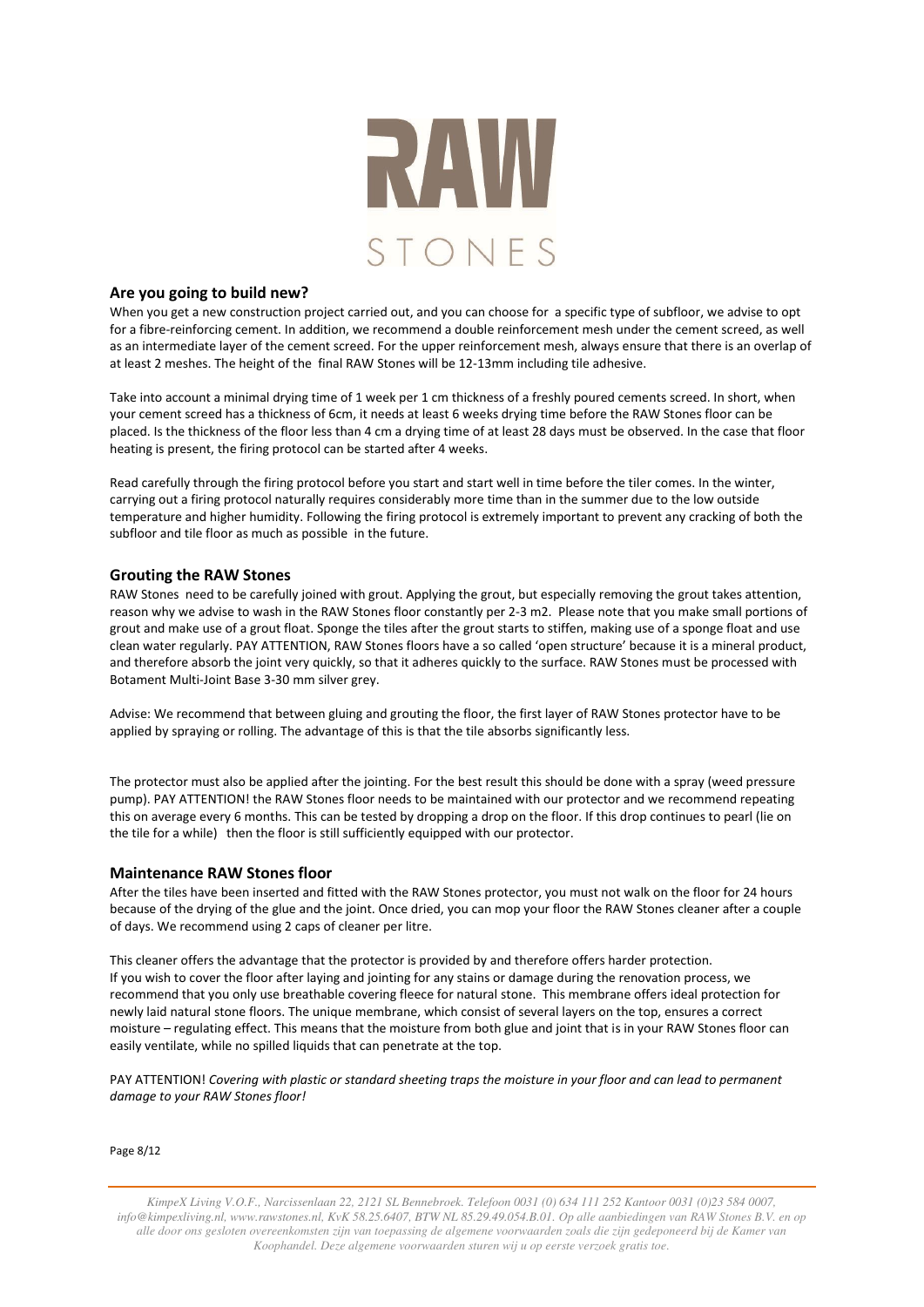

## **Final points**

Based on knowledge and experience we advise everyone to read our instructions carefully. If you have your floor installed by your tiler or yourself, it is very important to first place a test piece before finally bonding the RAW Stones.

When there are cold(er) weather conditions, we recommend postponing the processing of the floor, as this can have its negative effect on the processing, as well as the consumption of the material and most likely also the adhesion

Make sure the RAW Stones are sufficiently placed into the tile adhesive and take into account the grasping and laying of the tiles. In particular, the larger tiles must be grasped and relocated with some attention. When the tile is in place, carefully slide the tile back and forth in the adhesive for a good adhesion and a fully glued layer under the tile. The RAW Stones must be pressed and pushed by hand, NEVER use a hammer to check by knocking the tile if it sounds even. The main importance for a floor that is laid correctly, it must lie sufficiently in the glue, without there being any air between tile and glue. If the tile has a point that sounds hollow when you knock it (test with knuckles), this is a sign that there is not enough tile adhesive under it and the tile is insufficiently glued. The tile will crack at that point during use, so it is therefore advisable to take the tile out, and apply a thicker layer of adhesive before replacing the tile.

It often happens that there needs to be 'played' with the joint width. As a result, the joints are not equally wide in all places and this is not necessary at all. In fact, this is the charm of our handmade product. It is these small differences that give the floor much more character and a beautiful, authentic appearance.

IMPORTANT: it is only after applying the grout and cleaning the tiles, the floor really comes to its own and the colour nuances and authenticity will be much more visible. Rural charm at its best and a unique floor to be proud of!

PLEASE NOTE: *The processing advice from RAW Stones is only a guide for the correct application of our products. We cannot give any guarantee on floors when these are processed by a tiler trained by RAW Stones. Any complaints resulting from the processing of a RAW Stones floor by a third party will not be recognised by "RAW Stones".* 

# **Maintenance instructions RAW STONES Protector & Cleaner**

# **How does the Stones Protector work and what does it do?**

By treating mineral materials with our **RAW Stones Protector** the substrate becomes resistant to the absorption of polluting liquids. In standard concrete, the total surface area of  $1 \text{ m}^2$  of visible concrete consists of 50,000 m<sup>2</sup> of internal surface area. These are the pores that have an open connection to the outside to a depth of 3 mm. In the normal, unprotected state, these pores will actively attract liquids. The smaller the pores, the stronger the sucking effect. (A pore with a diameter of a few hundredths of a micron will exert a force equal to a few hundred bar). By using the R**AW Stones Protector** and **RAW Stones Cleaner** products, the surface tension of the mineral substrate is reduced in such a way that liquids are repelled, while contaminating liquids have little or no adhesion. **RAW Stones Protector** leaves the pores open to ensure that the surface can continue to breathe, leaving the natural drying process of your floor unchanged.

### **Maintenance**

The protection of **RAW Stones Protector** works against all non-etching liquids. The treatment does not provide protection against stuck dirt that is caught or worn in the rough surface. Sweeping alone is not enough; the surface must be moistened to soak solid dirt particles and there must be enough water to dispose of these solid dirt particles. The rougher the surface, the more water will be needed. The substrate protected with **RAW Stones Protector** can be cleaned with hot water (60 ° C) and with standard floor cleaner. Cleaning with hot water works better than with cold water. Polished surfaces with a low absorption capacity can best be cleaned with a standard floor cleaner in warm water.

Page 9/12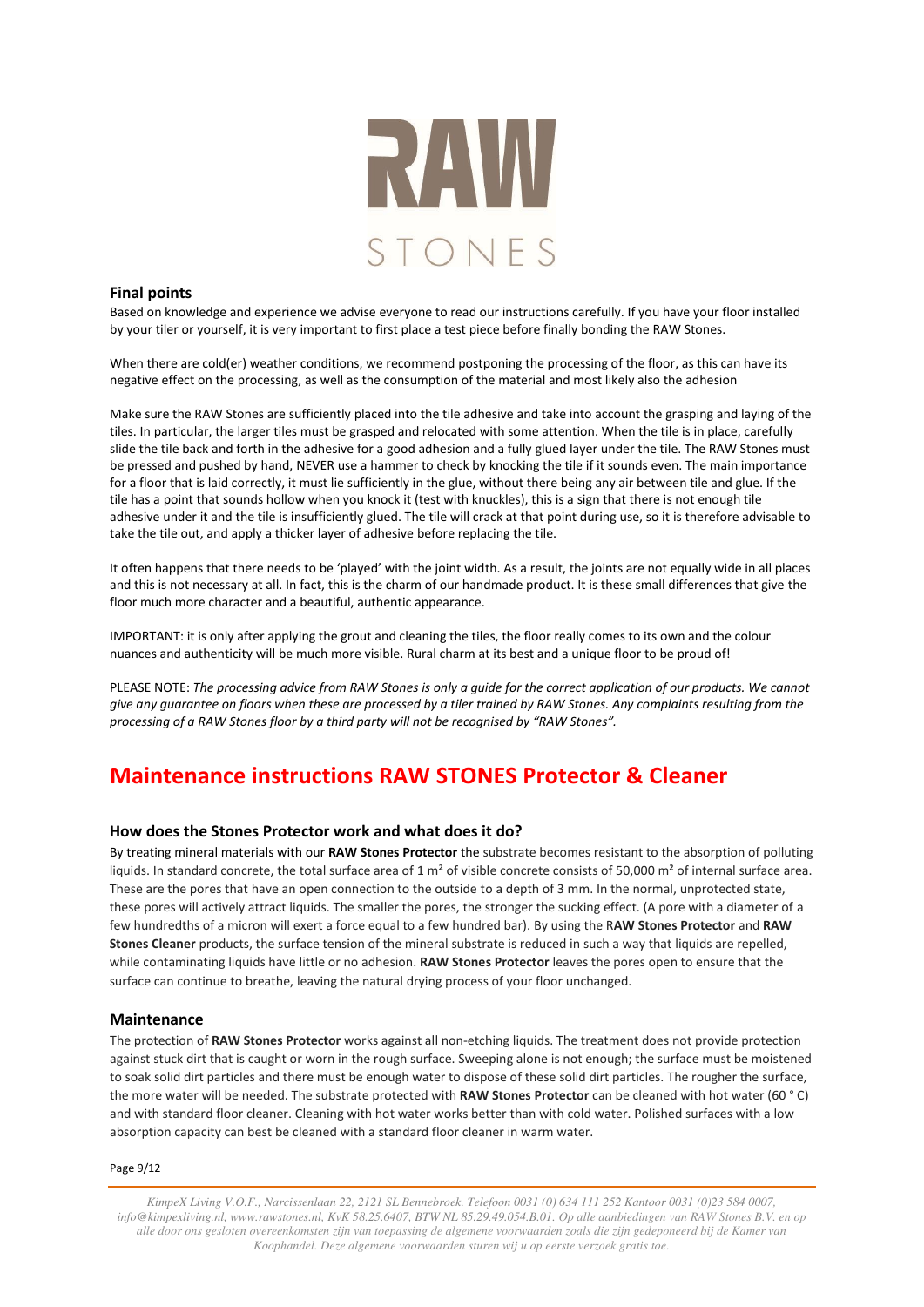

After applying **RAW Stones Protector**, liquids will bead on the surface and give the surface a 'dry' appearance. Depending on the degree of wear, this sparkling effect will gradually decrease. However, the effectiveness of the protection will not decrease as a result. The internal protection remains unaffected by the operation of the **RAW Stones Protector** and is very long-lasting; after all, the internal surface is many times larger than the visible surface. Regular use of the special **RAW Stones Cleaner** ensures that the sparkling effect recovers on the surface, making cleaning easy. Unlike many other floor coating vapours **RAW Stones Protector** is open; therefore the pores are not closed. This allows liquids to penetrate the protected area under high pressure. Therefore, avoid cleaning with too much pressure. Prevent spilled polluting liquids from remaining on the surface for too long and preferably prevent them from drying up, leaving the residual solids present in the liquid on the protected surface.

Coffee, soft drinks, alcoholic beverages and fats should always be removed as quickly as possible with a cloth or white brush with hot, non-boiled, water. A white cloth with undiluted cleaner also be tried. Dab this on the spot and then leave the stain(s) for a while. This also applies if you choose to treat the stain(s) with warm water. If this does not happen within 24 hours, there is a chance that visible spots will remain. So respond in time to heavy pollution and increase the cleaning frequency in case of a high degree of pollution. Treat dried stains with **RAW Stones Cleaner**, following the warnings stated on the label. In all cases work in an area that is somewhat larger than the spot itself, preferably up to a natural limit; a threshold or the edges of the room.

### **Maintenance**

### *Recovery of an existing RAW Stones Protector substrate*

**RAW Stones Protector** will gradually become less effective due to exposure to UV and/or mechanical wear. The speed at which the effect of the impregnation decreases depends to a large extent on the floor load. Visibly, nothing will change on the surface, only during cleaning you will notice that certain stains are more difficult to remove. The solution for this is to give the floor extra protection with the **RAW Stones Cleaner**. By intensively cleaning the floor with warm water containing 2 caps of **RAW Stones Cleaner** on 1L water, followed by a drying period of a few hours, the operation of the **RAW Stones Protector** will remain intact. More information about the application of the **RAW Stones Cleaner** can be found on the relevant information sheets, which can be found on our website. Read it carefully before starting maintenance.

**Finally: In case of doubt, ask us for advice, we are happy to help!** 

# **Technical description 2017**

RAW Stones is a cement-bound product supplemented with epoxies, colour pigments, fibres and other natural resources. Due to the composition of the materials we can speak of a mineral product and RAW Stones must therefore be considered and treated as a natural stone. RAW Stones floors are very maintenance-friendly and thanks to a minimal floor thickness, the use of floor heating is also possible. The composition of RAW Stones conducts the heat in an excellent way.

### **RAW Stones Cleaner**

RAW Stones Cleaner is a concentrated floor cleaner with a water-repellent effect after drying.

Page 10/12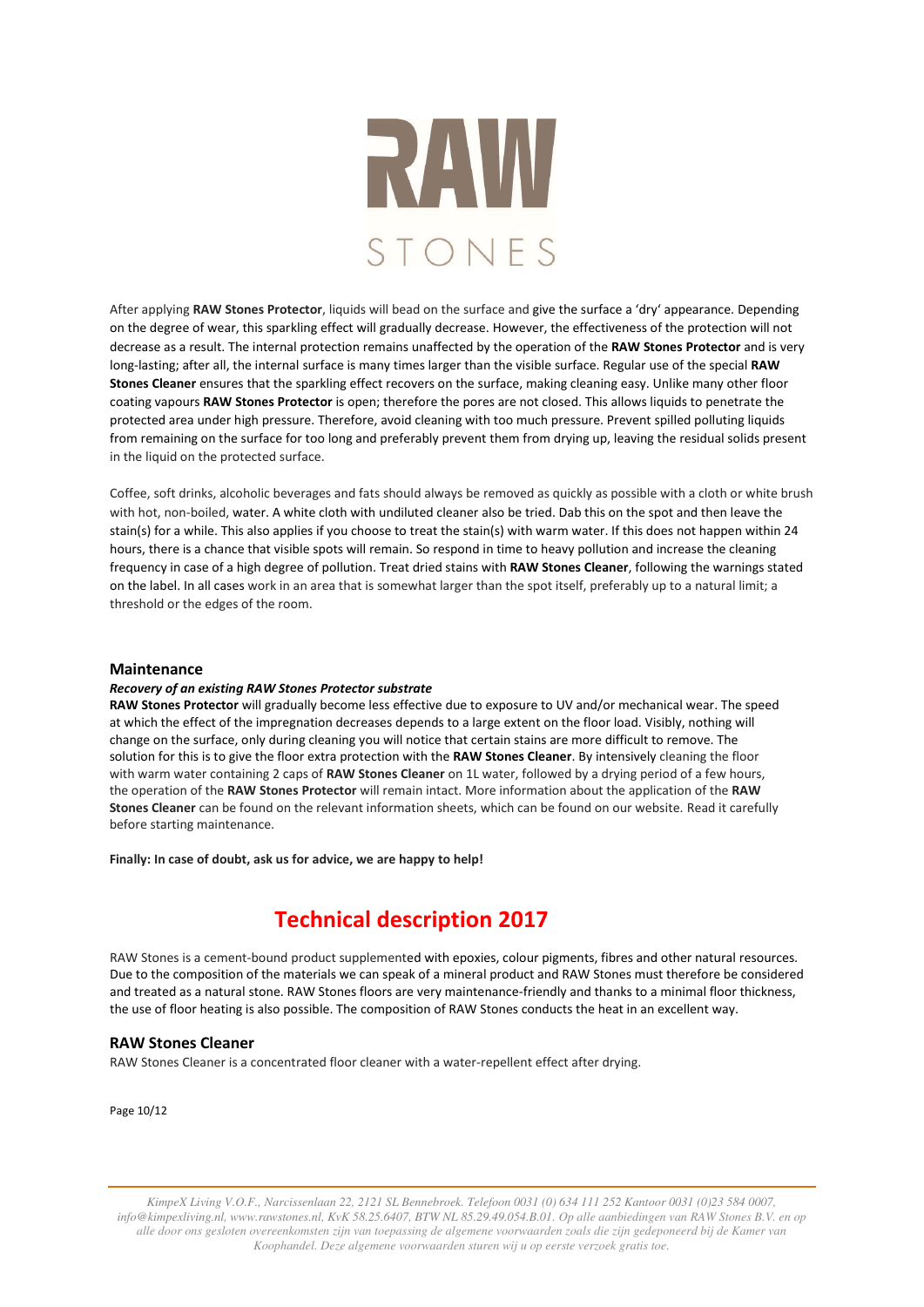

#### **Product information**

RAW Stones Cleaner is an environmentally neutral product with a unique combination of natural fatty acids that respond to the calcium present in many stone or concrete floors to form a water-soluble and dirt-resistant barrier. This temporarily prevents water-borne dirt from penetrating into the concrete or natural stone surface, simplifying daily maintenance. The joints are also cleaned and protected by the product. Remove any wax present before using the soap. RAW Stones Cleaner does not need to be rinsed or polished. In addition, the vapour surface remains open and the appearance remains unchanged.

| PRODUCT CHARACTERISTICS |                                                                       |  |  |  |
|-------------------------|-----------------------------------------------------------------------|--|--|--|
| Description             | Concentrated floor cleaner with a water resistant effect after drying |  |  |  |
| Appearance              | Red viscose fluid                                                     |  |  |  |
| Flashpoint              | Not applicable                                                        |  |  |  |
| Viscosity               | $\geq$ 1500 CP                                                        |  |  |  |
| рH                      | 8,5                                                                   |  |  |  |
| Solubility              | Nil                                                                   |  |  |  |
| Lifespan                | Shelf life 1 year after opening                                       |  |  |  |
| Consumption             | 2 caps / 1L water                                                     |  |  |  |
| Drying time             | Let the floor dry well before walking on it                           |  |  |  |
|                         |                                                                       |  |  |  |

Never step on the just mopped part and then onto the dry floor part; wet footsteps can remain visible after drying. RAW Stones Cleaner can be used daily on floors treated with RAW Stones Protector.

| <b>STORAGE</b> |  |
|----------------|--|
| Shelf storage  |  |
| Storage        |  |
| Temperature    |  |
| Packaging      |  |

2 years in unopened packaging Dry, well ventilated, clean and on a dust free flat floor Product may NOT freeze. Ideal storage temp 5-30°C 1 en 5 litre packaging

#### USAGE

For daily use and cleaning of RAW Stones;

Regular use 2 caps / 1L water

## *EASY-TO-CLEAN*

RAW Stones Cleaner is specially intended for maintenance of various natural stones, unglazed, terrazzo and concrete floors to protect against dirt and maintenance. RAW Stones Cleaner makes surfaces easy-to-clean, which means that dirt can be removed. We recommend regular cleaning. Safety data sheet available on request.

# **RAW Stones Protector**

Permanent impregnation for (new) concrete and mineral surfaces.

Page 11/12